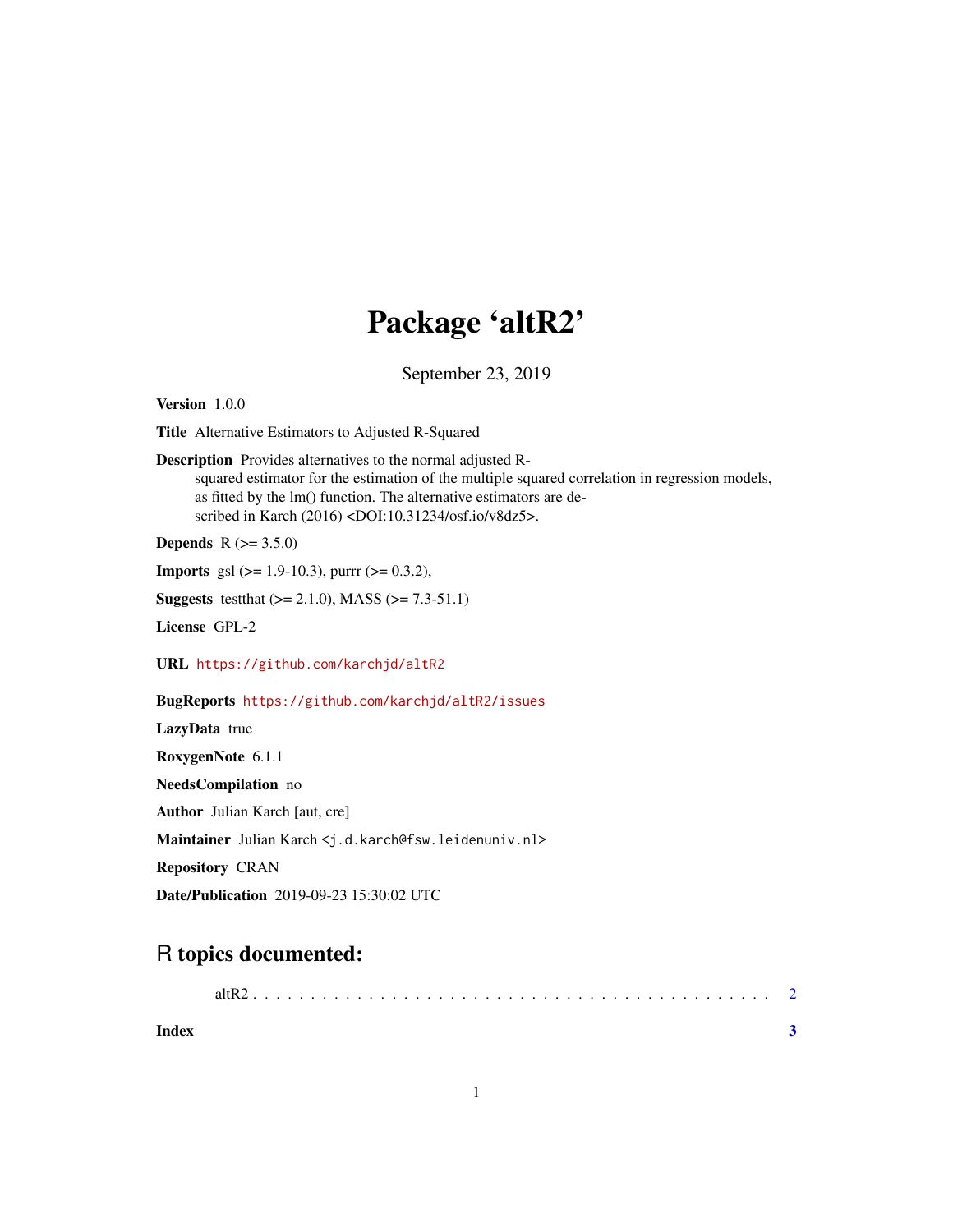#### <span id="page-1-0"></span>Description

Returns different estimates of the multiple squared correlation.

#### Usage

```
altR2(lmOut)
```
#### Arguments

lmOut object of class "lm" as returned by the function [lm](#page-0-0)

#### Value

A named vector with the different estimates

#### Examples

```
## Annette Dobson (1990) "An Introduction to Generalized Linear Models".
## Page 9: Plant Weight Data.
ctl <- c(4.17,5.58,5.18,6.11,4.50,4.61,5.17,4.53,5.33,5.14)
trt <- c(4.81,4.17,4.41,3.59,5.87,3.83,6.03,4.89,4.32,4.69)
group <- gl(2, 10, 20, labels = c("Ctl","Trt"))
weight <- c(ctl, trt)
lm.D9 \leftarrow lm(weight \sim group)estimates <- altR2(lm.D9)
```